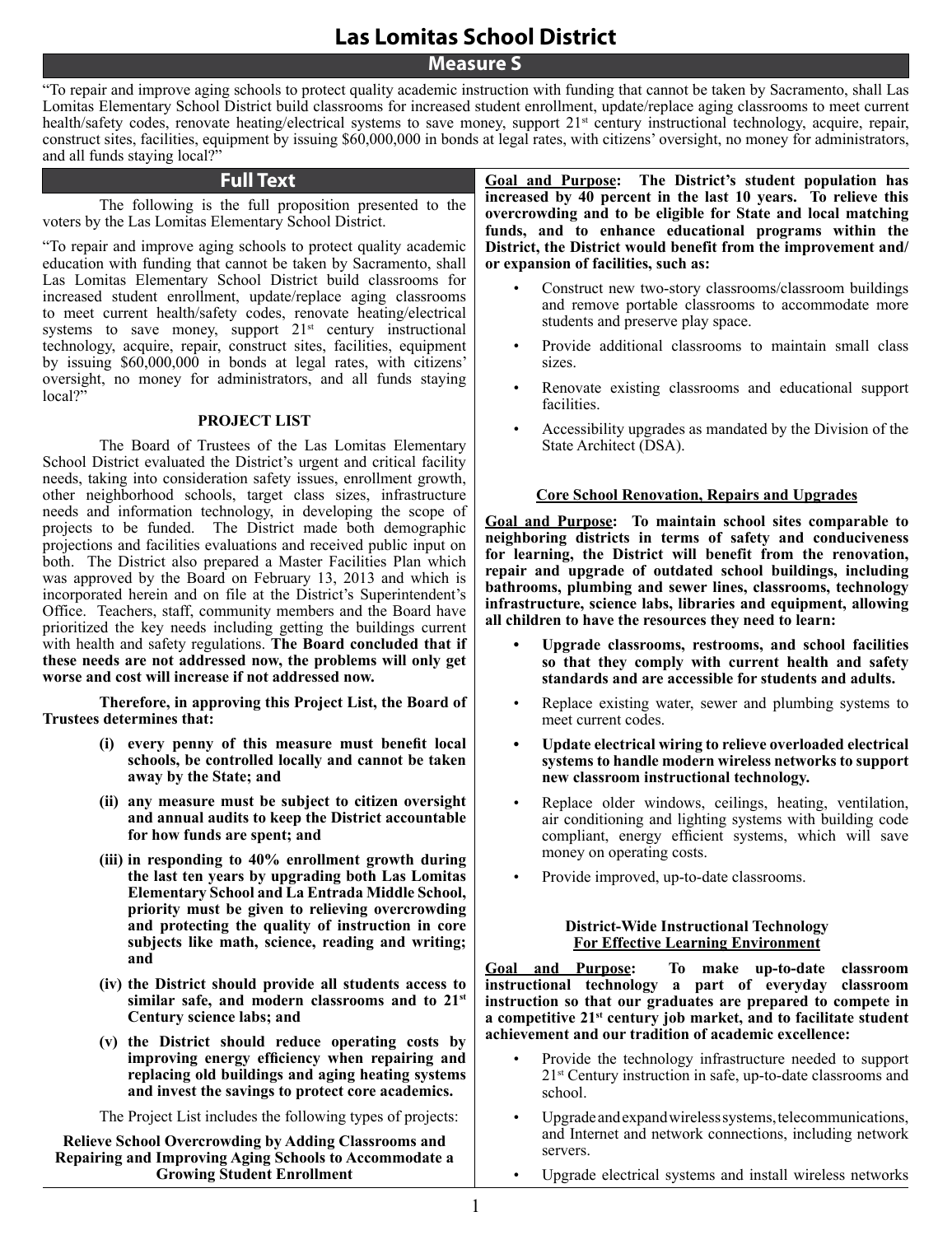to support new classroom and instructional technology.

### **School Health and Safety and Cost-Saving Energy Efficiency Projects**

**Goal and Purpose: Since good, clean, safe, well-maintained and up-to-date schools help protect and improve local property values and reduce maintenance and operating costs returning more money to the classroom for teachers and academic programs, schools and school sites will benefit from a variety of health and safety projects, such as:**

- Make schools safe by removing asbestos, lead paint, **mold and hazardous materials.**
- Upgrade fire alarm systems which are compatible with local fire department regulations, repair fire safety equipment, add sprinklers and fire safety doors to make students safe in the event of an emergency.
- **• Replace old and inefficient windows, lighting, irrigation, heating and ventilation systems which waste money and use the savings to prevent cuts to instructional programs.**
- Replace/upgrade existing security systems.
- **• Install energy efficient systems, including solar panels, to save money and return the savings to the classroom.**

\* \* \*

The listed projects will be completed as needed. Each project is assumed to include its share of furniture, equipment, architectural, engineering, and similar planning costs, program management, staff training expenses and a customary contingency, and escalation for unforeseen design and construction costs. In addition to the listed projects stated above, the Project List also includes the payment of the costs of preparation of all facility planning, facility assessment reviews, environmental studies, construction documentation, inspection and permit fees, and temporary housing of dislocated District activities caused by bond projects. The upgrading of technology infrastructure The upgrading of technology infrastructure includes, but is not limited to LCD projectors, servers, switches, routers, modules, sound projection systems, laser printers, digital white boards, document projectors, upgrade voice-over-IP, call manager and network security/firewall, and financial reporting software. The repair of school facilities includes the upgrading/expanding school site parking, utilities, multi-use rooms, grounds, playground equipment, hard court surfaces, site acquisition, site paving, shade structures for student assembly and protecting students from inclement weather during lunch, expanding lunch areas, science labs, libraries and District support facilities, upgrading courtyard spaces, build new art and multi-use buildings, athletic and play fields and turf may be upgraded for safety and operational efficiency, demolition of existing facilities, upgrade administrative and support space, roof replacement, upgrade student drop-off areas, eliminate dry rot, painting, carpet replacement, install security systems and fencing, improve interior and exterior floor covering, doors, drinking fountains, portable classrooms, gyms, kitchens and music rooms, and improvements to the District administrative sites and facilities. The Project List also includes the refinancing of any bridge loans taken to initiate voter approved projects. The allocation of bond proceeds may be affected by the final costs of each project. Depending on final costs, the District may not be able to complete some of the projects listed above. The budget for each project is an estimate and may be affected by factors beyond the District's control. The final cost of each project will be determined as plans are finalized, construction bids are awarded and projects are completed. Based

on the final costs of each project, certain of the projects described above may be delayed or may not be completed. Demolition of existing facilities and reconstruction of facilities scheduled for repair and upgrade may occur, if the Board determines that such an approach would be more cost-effective in creating enhanced and operationally efficient campuses. Some projects, such as fields, libraries, physical education facilities may be undertaken as joint use projects in cooperation with other local public agencies. Necessary site preparation/restoration and landscaping, may occur in connection with new construction, renovation or remodeling, or installation or removal of relocatable classrooms, including ingress and egress, removing, replacing, or installing irrigation, utility lines, trees and landscaping, redirecting fire access, and acquiring any necessary easements, licenses, or rights of way to the property.

Bond proceeds shall be expended only for the specific purposes identified herein. Proceeds of the bonds may be used to pay or reimburse the District for the cost of District staff when performing work on or necessary and incidental to the bond projects. The District shall create an account into which proceeds of the bonds shall be deposited and comply with the reporting requirements of Government Code § 53410.

FISCAL ACCOUNTABILITY: IN ACCORDANCE WITH EDUCATION CODE SECTION 15272, THE B of trustees will appoint a citizens' oversight committee and conduct annual independent audits to assure that funds are spent only on district projects and for no other purpose. The expenditure of bond money on these projects is SUBJECT TO STRINGENT FINANCIAL ACCOUNTABILITY<br>REQUIREMENTS. BY LAW, PERFORMANCE AND BY LAW, PERFORMANCE AND financial audits will be performed annually, AND ALL BOND EXPENDITURES WILL BE MONITORED<br>BY AN INDEPENDENT CITIZENS' OVERSIGHT INDEPENDENT committee to ensure that funds are spent as promised and specified. The citizens' oversight committee must include, among others, representation of a bona fide taxpayers association, a business organization and a SENIOR CITIZENS ORGANIZATION. employees or vendors are allowed to serve on the citizens' oversight committee.

No Administrator Salaries: Proceeds from the sale of the bonds authorized by this proposition shall be used only for the acquisition, construction, reconstruction, rehabilitation, or replacement of school facilities, including the furnishing and equipping of school facilities, and not for any other purpose, including teacher and school administrator salaries and other operating expenses.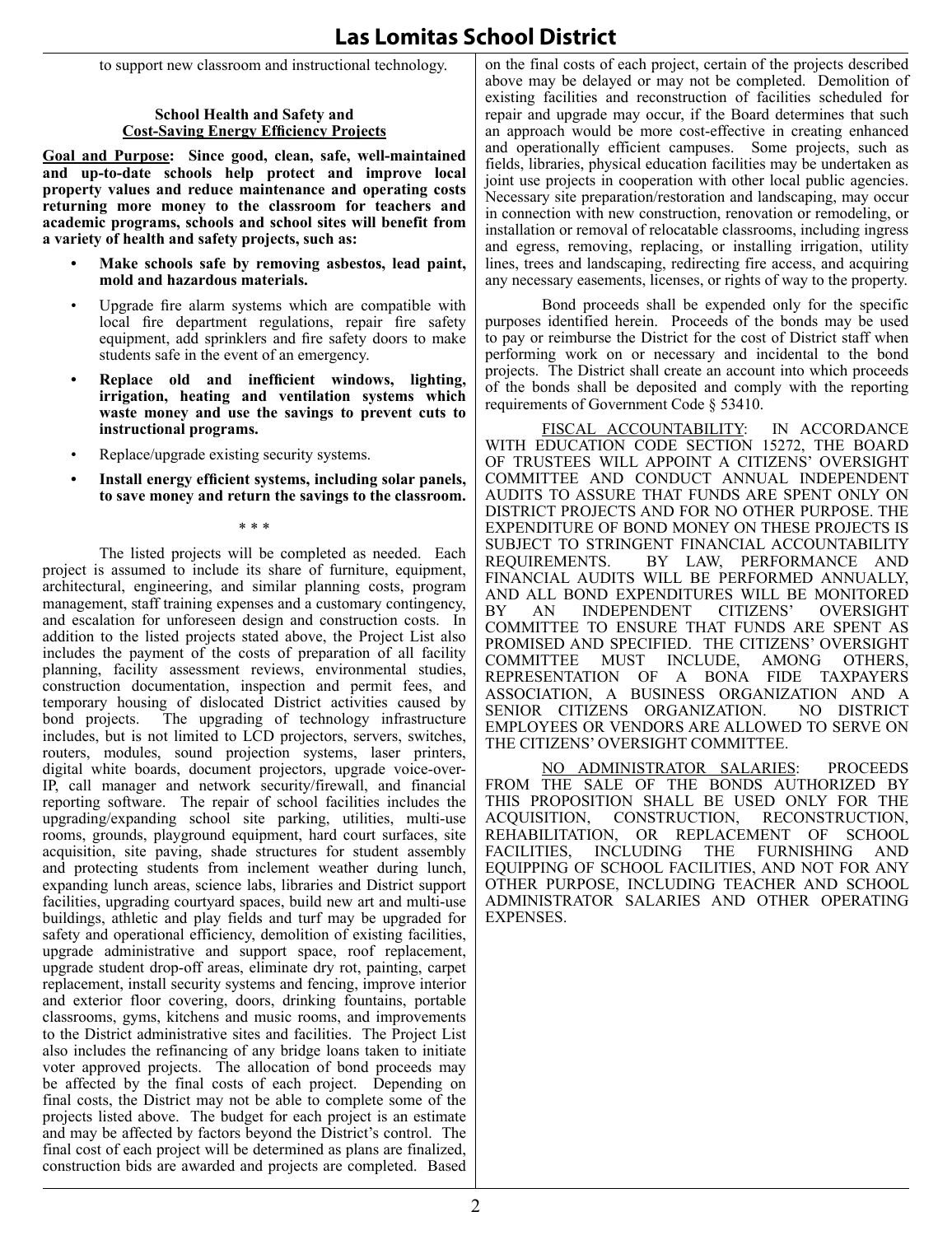### **Tax Rate Statement**

An election will be held in the Las Lomitas School District (the "District") on November 5, 2013, to authorize the sale of up to \$60,000,000 in bonds of the District to finance projects as described in the measure. If such bonds are authorized and sold, principal and interest on the bonds will be payable only from the proceeds of tax levies made upon the taxable property in the District. The following information is provided in compliance with Sections 9400-9404 of the Elections Code of the State of California. Such information is based upon the best estimates and projections presently available from official sources, upon experience within the District, and other demonstrable factors.

Based upon the foregoing and projections of the District's assessed valuation, the following information is provided:

- 1. The best estimate of the tax rate which would be required to be levied to fund this bond issue during the first fiscal year after the sale of the first series of bonds, based on a projection of assessed valuations, is \$30.00 per \$100,000 of assessed value for fiscal year 2014-15.
- 2. The best estimate of the tax rate which would be required to be levied to fund this bond issue during the first fiscal year after the sale of the last series of bonds, based on a projection of assessed valuations, is \$30.00 per \$100,000 of assessed value for fiscal year 2020-21.
- 3. The best estimate of the highest tax rate which would be required to be levied to fund this bond issue, based on a projection of assessed valuations, is \$30.00 per \$100,000 of assessed value for fiscal year 2014-15 and the subsequent fiscal years thereafter.

Voters should note the estimated tax rate is based on the ASSESSED VALUE of taxable property on the County's official tax rolls, *not* on the property's market value. In addition, taxpayers eligible for a property tax exemption, such as the homeowner's exemption, will be taxed at a lower effective tax rate than described above. Property owners should consult their own property tax bills and tax advisors to determine their property's assessed value and any applicable tax exemptions.

The attention of all voters is directed to the fact that the foregoing information is based upon projections and estimates only, which are not binding upon the District. The actual tax rates and the years in which they will apply may vary from those presently estimated, due to variations from these estimates in the timing of bond sales, the amount of bonds sold and market interest rates at the time of each sale, and actual assessed valuations over the term of repayment of the bonds. The date of sale and the amount of bonds sold at any given time will be determined by the District based on the need for construction funds and other factors. The actual interest rates at which the bonds will be sold will depend on the bond market at the time of sale. Actual future assessed valuations will depend upon the amount and value of taxable property within the District as determined by the County Assessor in the annual assessment and the equalization process.

/s/ **Lisa Cesario** Superintendent Las Lomitas School District **Impartial Analysis of Measure S**

Education Code Section 15100 authorizes a school district to issue bonds for specified purposes. However, the voters must first approve the issuance of the bonds at an election. Education Code Section 15266 provides the measure passes if 55% of those voting on it vote for the measure.

The Board of Trustees of the Las Lomitas Elementary School District has proposed this measure, which would authorize the District to issue bonds in an amount not to exceed \$60 million. The bonds will have an interest rate not exceeding the legal maximum and will mature in a maximum of 25 or 40 years from the date of issuance of the bonds, depending on how the bonds are issued. The District's best estimate of the average tax rate levy per year per \$100,000 of assessed valuation to fund this bond is \$30.00 for fiscal year 2014-2015 and also for fiscal year 2020- 2021. The District's best estimate of the highest average tax rate levy per year per \$100,000 of assessed valuation to fund this bond is \$30.00.

The California Constitution requires the listing of specific school facilities projects to be funded from the bond revenue and certification that the Board has evaluated safety, class size reduction, and information technology needs in the development of that list. The District's "Project List" for the proposed bond is attached to the full text of the measure and lists four general types of projects: relieving school overcrowding by adding classrooms and repairing and improving aging schools to accommodate growing student enrollment; core school renovation, repairs, and upgrades; improving district-wide instructional technology; and improving health and safety and energy efficiency. These categories include specific improvements such as constructing new classrooms and buildings, removing portable classrooms, preserving play space, renovating facilities, improving accessibility, replacing building systems (water, sewer, and plumbing), updating electrical systems, providing technology infrastructure, upgrading and expanding telecommunication and Internet systems, removing environmental hazards (asbestos, lead paint, and mold), upgrading fire alarm systems, repairing fire safety equipment, replacing and upgrading security systems, and installing energy-efficient systems. The Project List should be reviewed for further specifics.

The California Constitution and Education Code require the District to take certain steps to account for the proceeds from the sale of the bonds. The District will direct the funds to be deposited into a special account, appoint a citizens' oversight committee, conduct annual independent performance and financial audits to assure that funds are spent only on the listed improvements and for no other purposes, and prepare annual reports listing the amount of funds collected and expended and the status of any funded project.

> A "yes" vote on this measure would authorize the Las Lomitas Elementary School District to issue bonds in an amount not to exceed \$60 million for the purposes listed in the "Project List."

> A "no" vote would preclude the Las Lomitas Elementary School District from issuing the bonds.

This measure passes if 55% of those voting on the measure vote "yes".